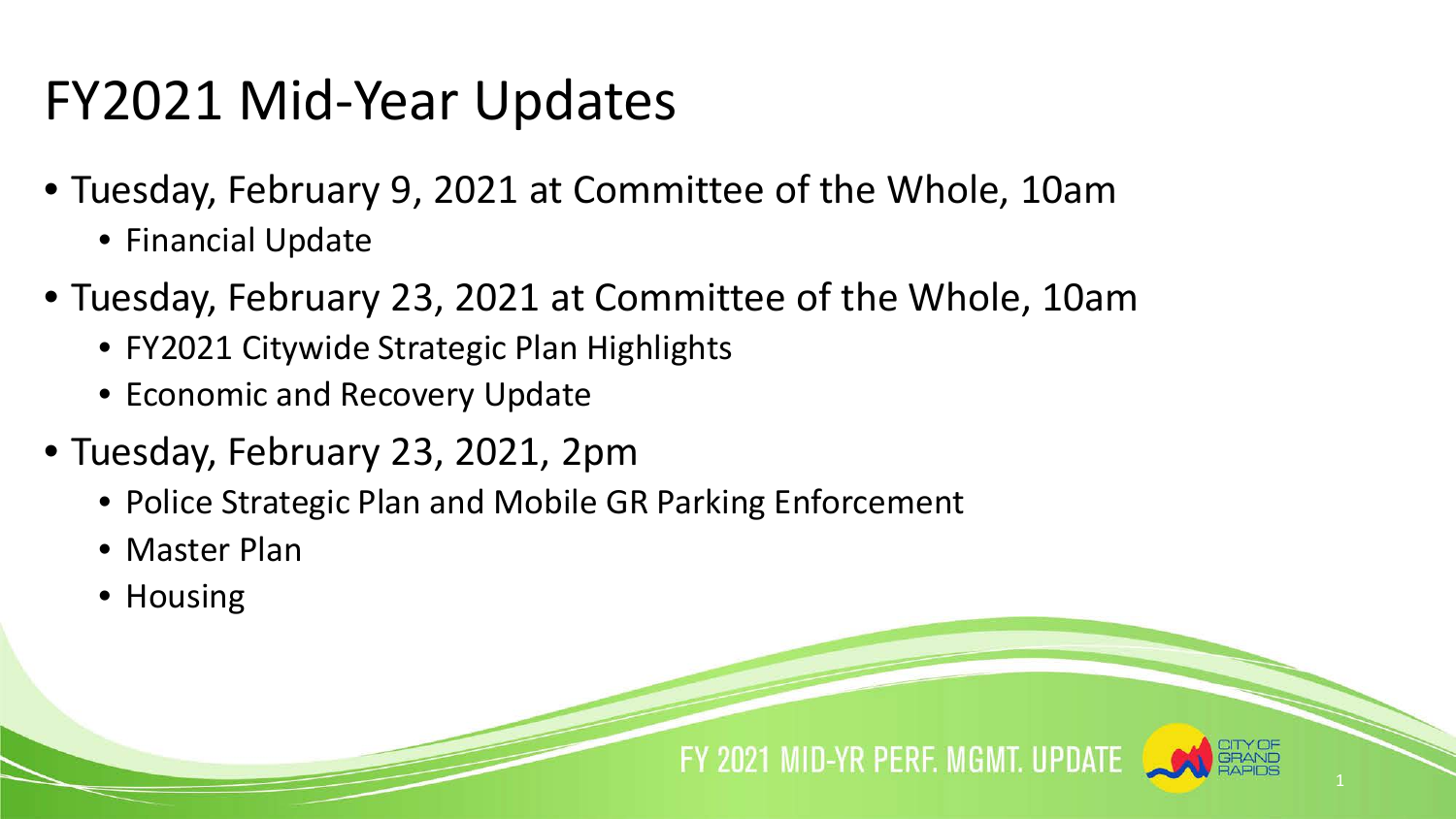# Financial Outlook

February 9, 2021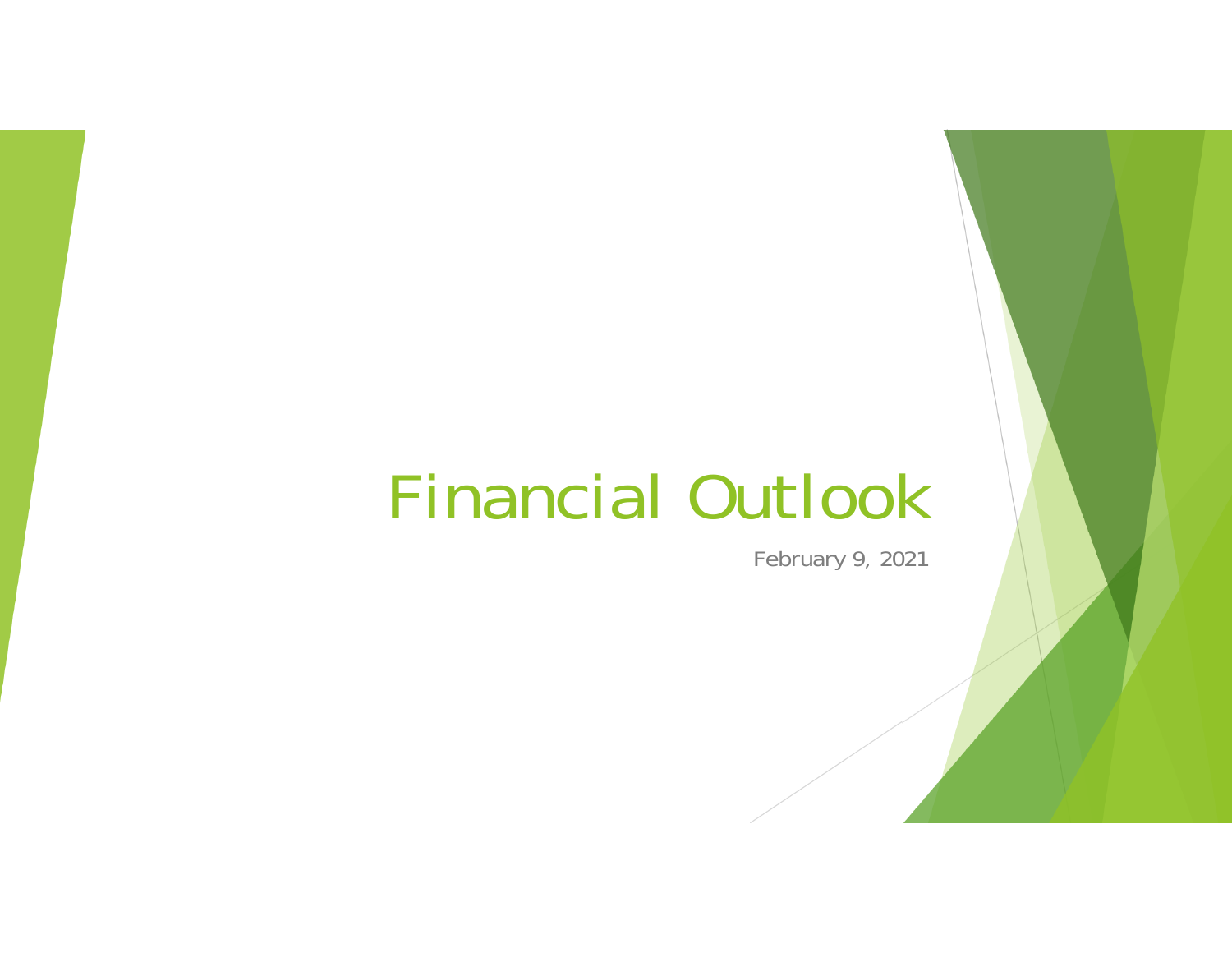## What has changed/stayed the same?

- $\blacktriangleright$  The degree of impact of unemployment and non-resident withholding remains uncertain
- $\blacktriangleright$  Utilities and Enterprises revenue is stable, departments are managing to current budgets; only Parking has had to take major concessions with loss of event revenue
- $\blacktriangleright$  State Consensus Revenue Estimating Conference outcome a mixed bag
	- $\blacktriangleright$ State Shared Revenue is holding per previous projections
	- $\blacktriangleright$ Gas and Weight Revenue still improving
	- $\blacktriangleright$  This recession is not well correlated to previous recessions so hard to model a financial outlook
		- State is assuming a slow and steady recovery currently based on what is known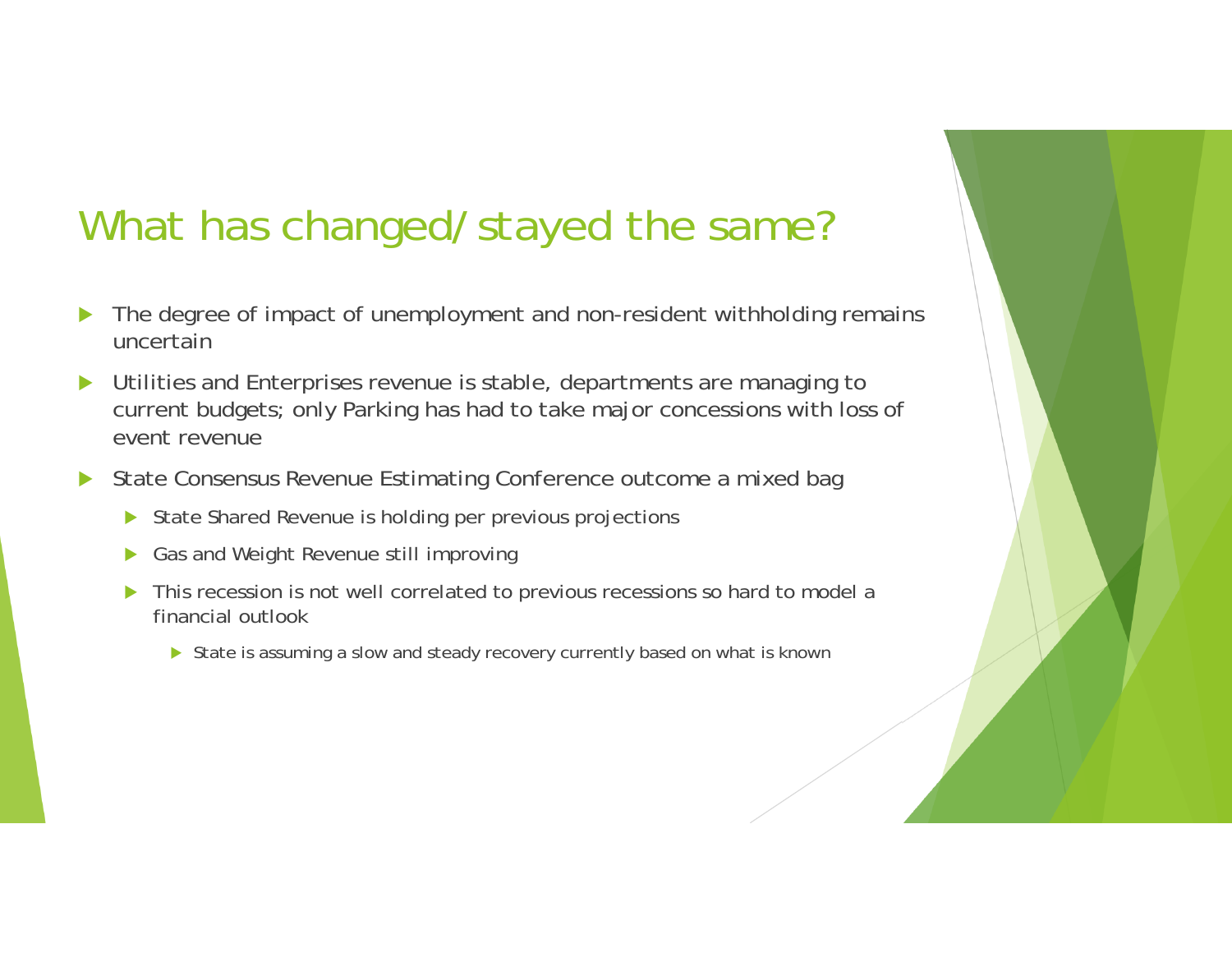While the 2008-09 recession followed traditional patterns, the 2020 recession has not.

|                                  | <b>Payroll</b><br><b>Employment</b> | <b>Wage</b><br><b>Income</b> | <b>Transfer</b><br><b>Payments</b> | <b>Personal</b><br><b>Income</b> | <b>Retail Sales</b> | <b>Personal</b><br><b>Consumption</b> | <b>Existing Home</b><br><b>Sales</b> |
|----------------------------------|-------------------------------------|------------------------------|------------------------------------|----------------------------------|---------------------|---------------------------------------|--------------------------------------|
| 2008-2009<br>Recession           |                                     |                              |                                    |                                  |                     |                                       |                                      |
|                                  | $-3.6\%$                            | $-2.6\%$                     | $16.3\%$                           | $-0.8%$                          | $-6.9\%$            | $-0.7\%$                              | $-0.2\%$                             |
| <b>Current 2020</b><br>Recession |                                     |                              |                                    |                                  |                     |                                       |                                      |
|                                  | $-22.4%$                            | $0.1\%$                      | $67.2\%$                           | 3.8%                             | $9.2\%$             | $-0.5\%$                              | 22.1%                                |

Note: The percentages are the annualized average growth rates over the Dec 2007-Jun 2009 and the Feb-Nov 2020 time frames.

Source: U.S. Bureau of Economic Analysis, U.S. Bureau of Labor Statistics, U.S. Census Bureau, National Association of Realtors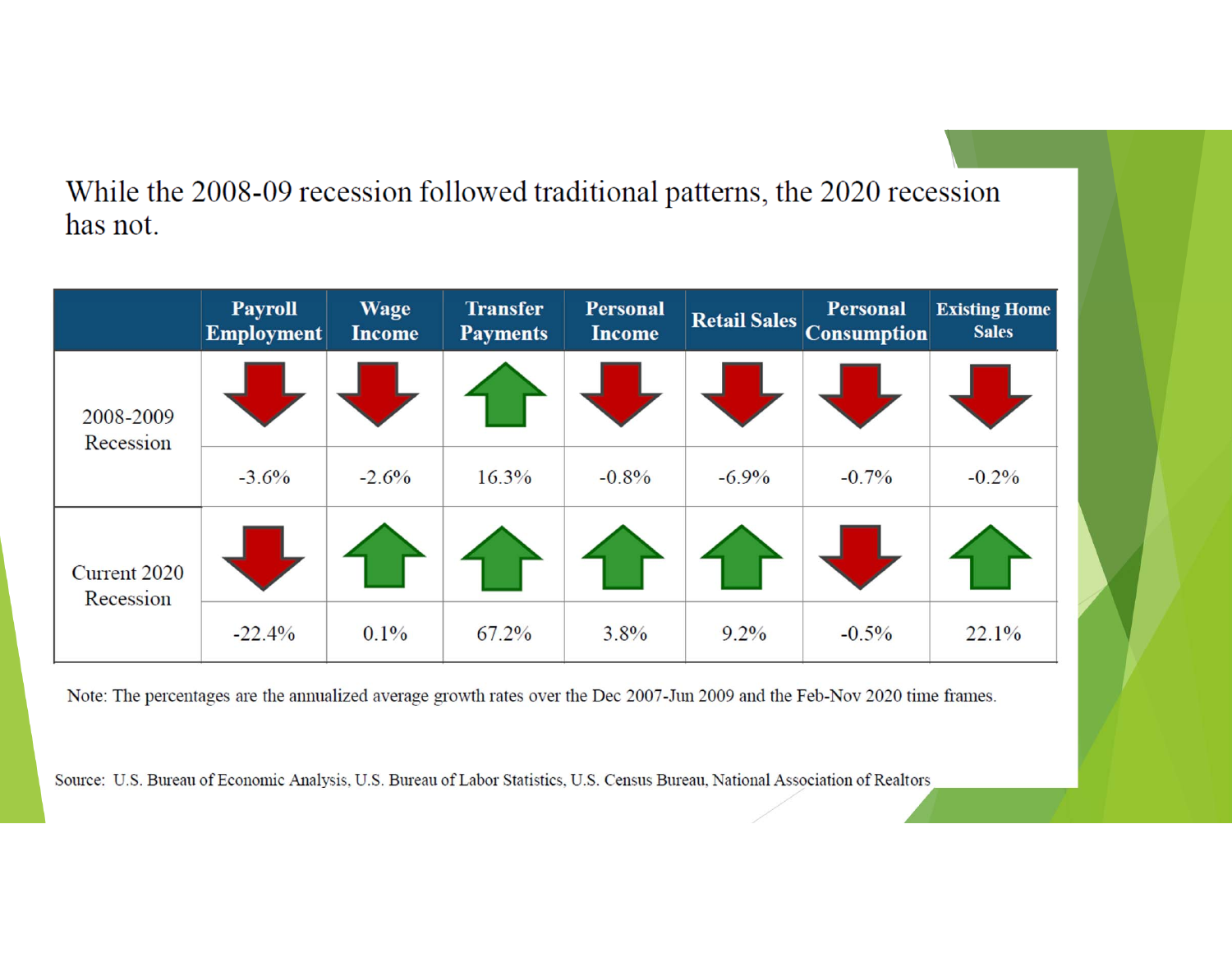#### Income Tax Forecast

- $\blacktriangleright$ 83% of Income Tax revenue is allocated to General Fund
- $\blacktriangleright$  FY2021 Considerations
	- $\blacktriangleright$  Non-resident Income Tax Revenue
		- ▶ Total Non-Resident: \$46,598,083
		- ▶ Non-Resident at Risk for Refunding (9 months): \$34,948,563
	- ▶ Current Overall Trend FY21: (\$10,279,557)
	- ▶ Total Withholding Receipts FY21: (\$3,239,711)
- $\blacktriangleright$  Scenarios:
	- ▶ Based on a blend of percentage of non-resident allocation and varying level of assessment assumptions

| FY2021   | FY2022 | FY2023  | FY2024 | FY2025 | FY2026  |
|----------|--------|---------|--------|--------|---------|
| $-23.3%$ | 2.0%   | 6.0%    | 3.0%   | 3.0%   | 3.0%    |
| $-17.6%$ | 2.0%   | $6.0\%$ | 3.0%   | 3.0%   | 3.0%    |
| $-11.9%$ | 2.0%   | 6.0%    | 3.0%   | 3.0%   | $3.0\%$ |

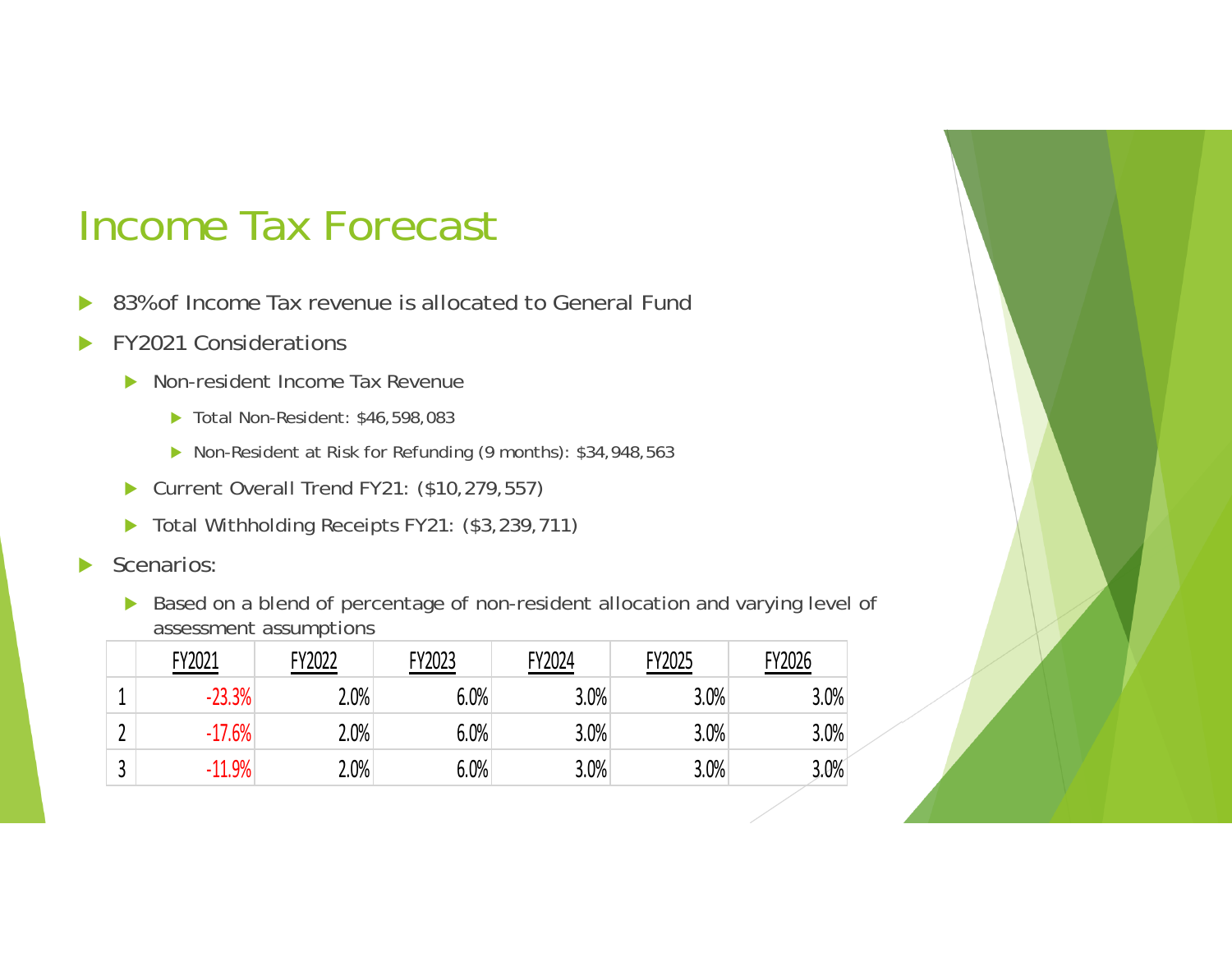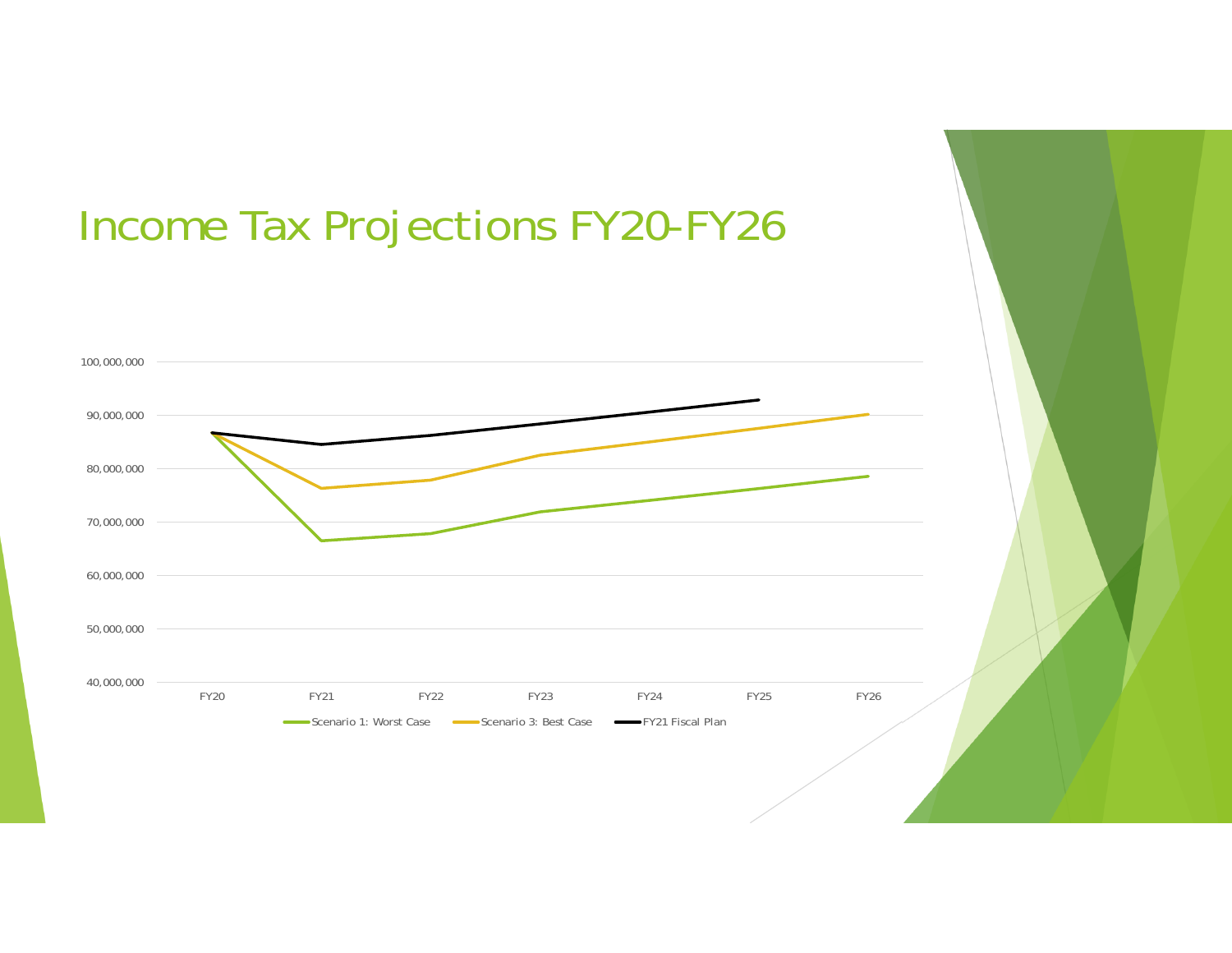## Grand Rapids Approach to Managing Income Tax Losses

- $\blacktriangleright$  Step 1: Reduce FY21 Spending
	- **Hiring Freeze**
	- $\blacktriangleright$  Program funding delays
	- $\blacktriangleright$ Nonlabor \$639k in additional reductions
- $\blacktriangleright$  Step 2: Pre-Budget Reductions - Set 5-year budget to continuation operating levels
	- $\blacktriangleright$ Cost of operation with only allowing increases for contractual obligations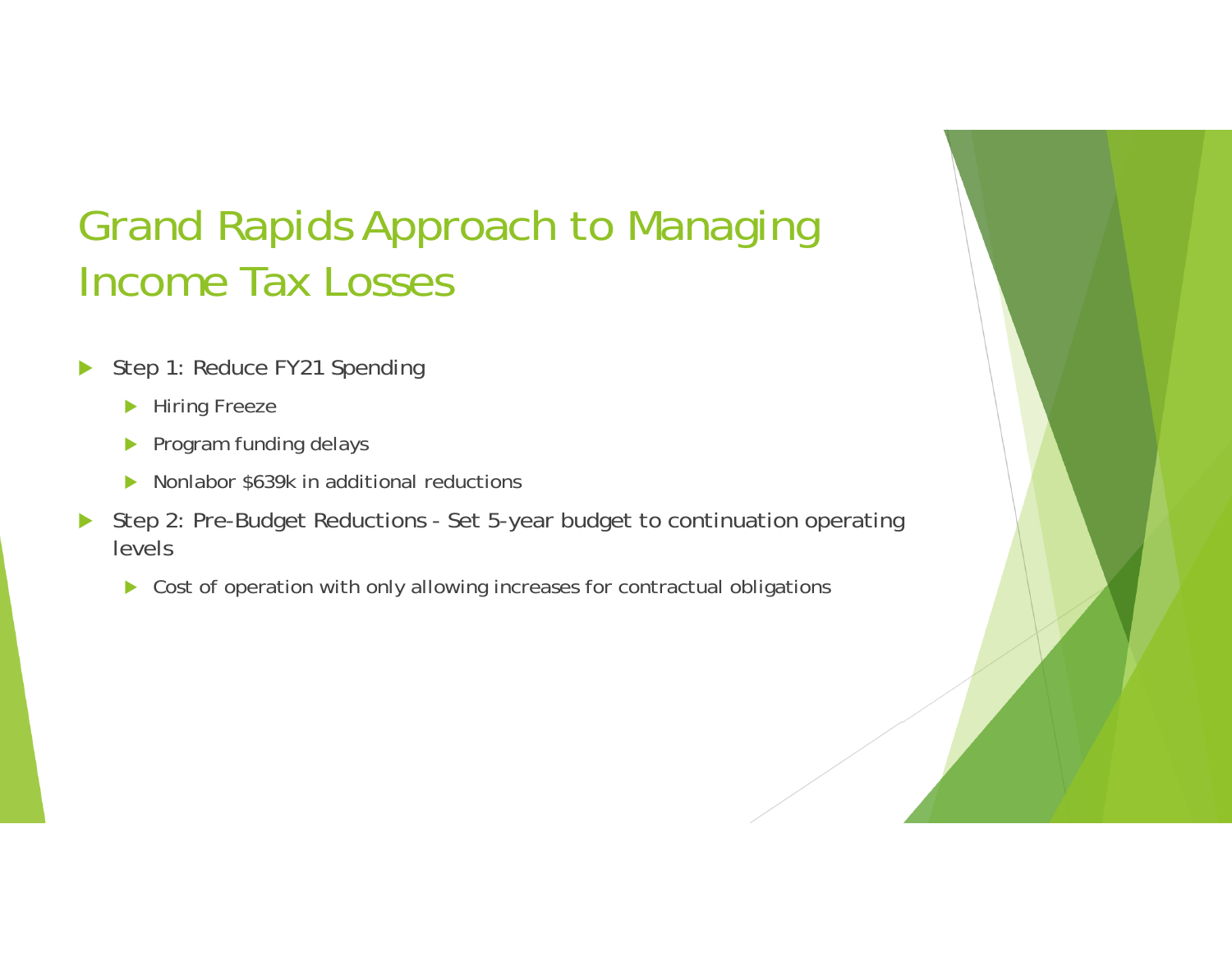

Total amount removed the FY21 Adopted Budget in FY22 thru FY25  $=$  \$13,295,510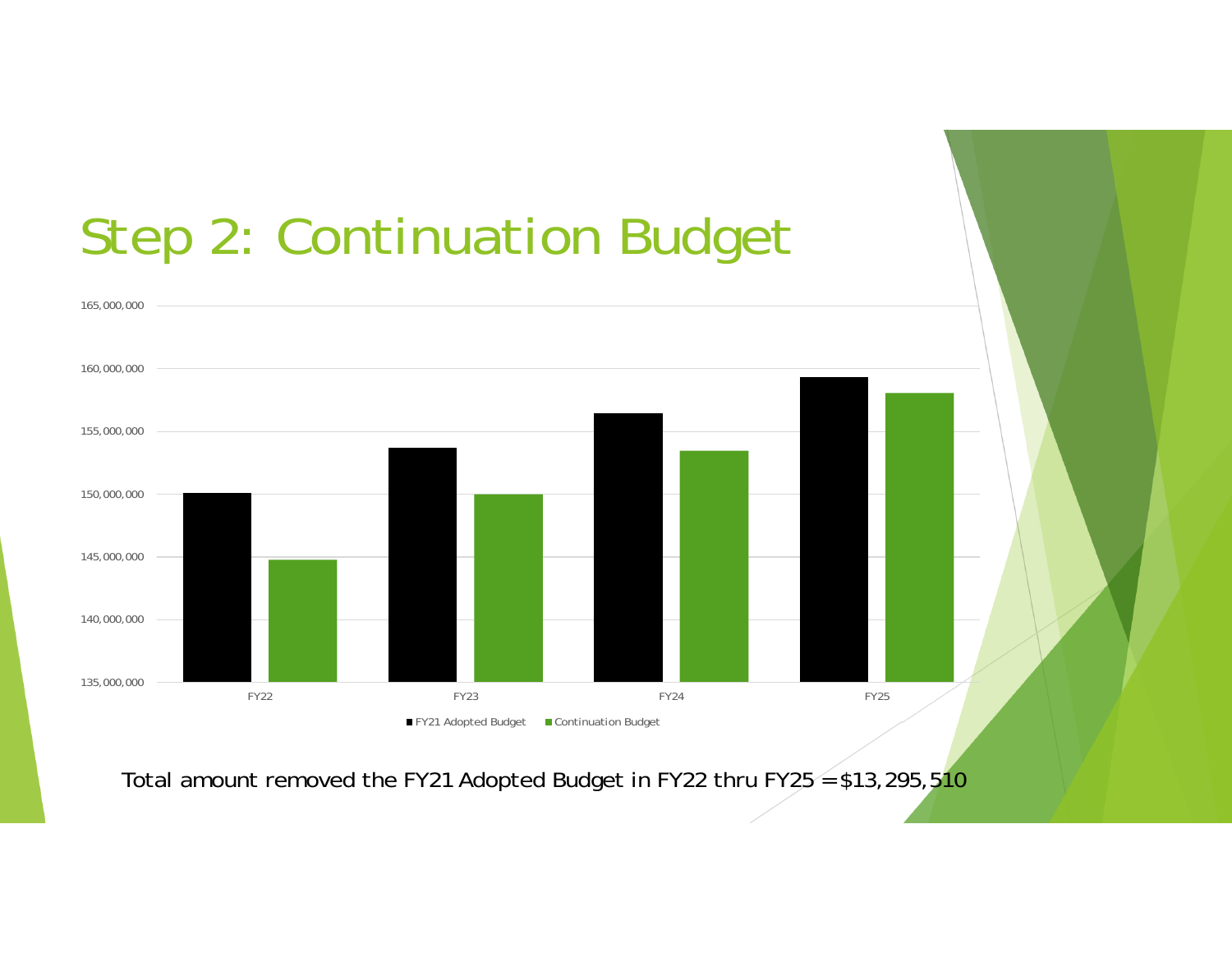## General Fund - Current Outlook with \$15M Loss Scenario

|                                       | FY20 (Actual) | <b>FY21 (Est)</b> | <b>FY22</b>                  | <b>FY23</b>              | <b>FY24</b>  | <b>FY25</b>    | <b>FY26</b>    |
|---------------------------------------|---------------|-------------------|------------------------------|--------------------------|--------------|----------------|----------------|
| <b>Beginning Fund Balance</b>         | 34,222,645    | 37,037,796        | 31,082,125                   | 20,524,167               | 6,976,362    | (6,552,328)    | (20, 260, 056) |
| Revenue - Income Tax                  | 86,781,692    | 71,535,597        | 72,966,309                   | 77,344,288               | 79,664,616   | 82,054,555     | 84,516,191     |
| Revenue - COVID Relief Grants         |               | 13,571,221        | $\qquad \qquad \blacksquare$ | $\overline{\phantom{a}}$ |              |                |                |
| Revenue - Other                       | 60,863,662    | 58,284,555        | 59,367,854                   | 59,105,596               | 60,287,855   | 62,315,781     | 62,631,591     |
| Expenditure                           | 144,830,203   | 149,347,044       | 142,892,121                  | 149,997,689              | 153,481,161  | 158,078,064    | 160,507,326    |
| Net Revenue                           | 2,815,151     | (5,955,671)       | (10,557,958)                 | (13, 547, 805)           | (13,528,690) | (13,707,728)   | (13, 359, 544) |
| <b>Ending Fund Balance</b>            | 37,037,796    | 31,082,125        | 20,524,167                   | 6,976,362                | (6,552,328)  | (20, 260, 056) | (33,619,600)   |
| Ending Fund Balance/Expenditure (%)   | 25.6%         | 20.8%             | 14.4%                        | 4.7%                     | $-4.3%$      | $-12.8%$       | $-20.9%$       |
|                                       |               |                   |                              |                          |              |                |                |
| <b>Budget Stabilization Fund</b>      |               |                   | 900,000                      | 13,398,835               |              |                |                |
| Ending Fund Balance w/BSF             |               | 31,082,125        | 21,424,167                   | 20,375,197               |              |                |                |
| Ending Fund Balance / Expenditure (%) | 25.6%         | 20.8%             | 15.0%                        | 13.6%                    |              |                |                |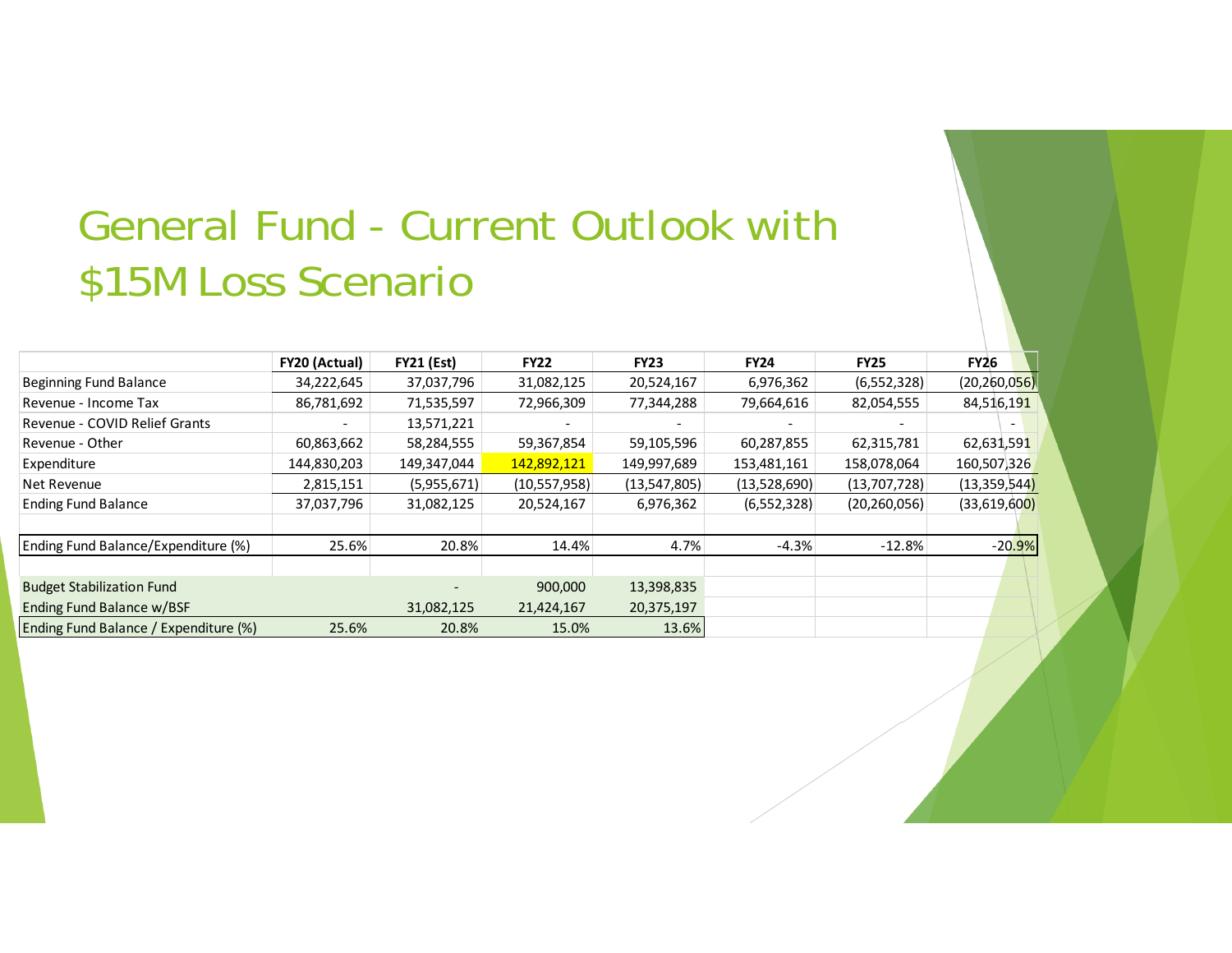#### General Fund - Fund Balance using Budget Stabilization Fund - \$15M Loss Scenario

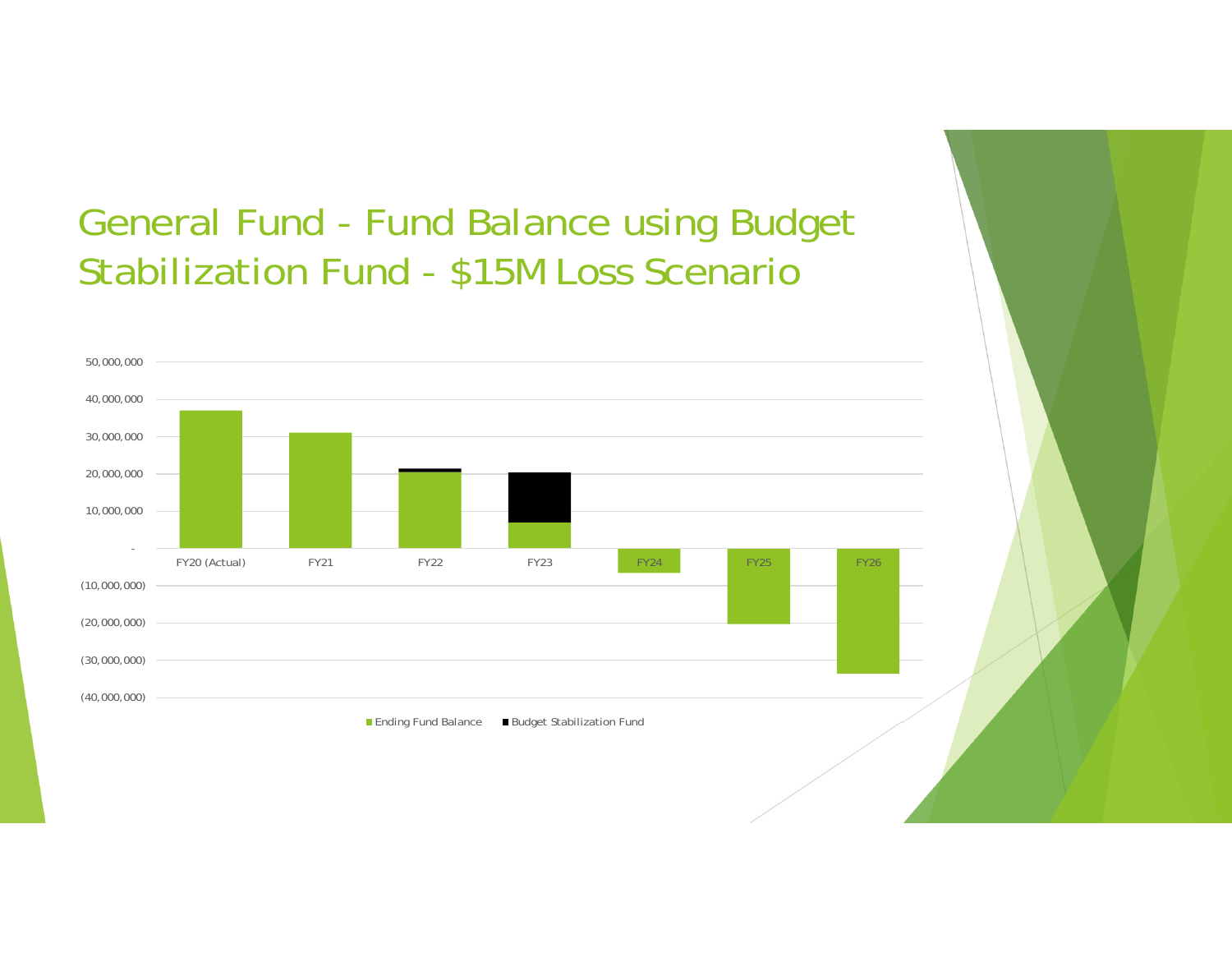## General Fund - Current Outlook with \$20M Loss Scenario

|                                       | FY20 (Actual) | <b>FY21</b>                  | <b>FY22</b>  | <b>FY23</b>    | <b>FY24</b>  | <b>FY25</b>    | <b>FY26</b>    |
|---------------------------------------|---------------|------------------------------|--------------|----------------|--------------|----------------|----------------|
| <b>Beginning Fund Balance</b>         | 34,222,645    | 37,037,796                   | 26,103,085   | 10,466,486     | (8,464,657)  | (27, 538, 185) | (46, 957, 097) |
| Revenue - Income Tax                  | 86,781,692    | 66,556,557                   | 67,887,668   | 71,960,950     | 74,119,778   | 76,343,371     | 78,633,673     |
| Revenue - COVID Relief Grants         |               | 13,571,221                   |              |                |              |                |                |
| Revenue - Other                       | 60,863,662    | 58,284,555                   | 59,367,854   | 59,105,596     | 60,287,855   | 62,315,781     | 62,631,591     |
| Expenditure                           | 144,830,203   | 149,347,044                  | 142,892,121  | 149,997,689    | 153,481,161  | 158,078,064    | 160,507,326    |
| Net Revenue                           | 2,815,151     | (10, 934, 711)               | (15,636,599) | (18, 931, 143) | (19,073,528) | (19, 418, 912) | (19, 242, 062) |
| <b>Ending Fund Balance</b>            | 37,037,796    | 26,103,085                   | 10,466,486   | (8,464,657)    | (27,538,185) | (46, 957, 097) | (66, 199, 159) |
| Ending Fund Balance/Expenditure (%)   | 25.6%         | 17.5%                        | 7.3%         | $-5.6%$        | $-17.9%$     | $-29.7%$       | $-41.2%$       |
|                                       |               |                              |              |                |              |                |                |
| <b>Budget Stabilization Fund</b>      |               | $\qquad \qquad \blacksquare$ | 11,000,000   | 3,298,835      |              |                |                |
| Ending Fund Balance w/BSF             |               | 26,103,085                   | 21,466,486   | (5, 165, 822)  |              |                |                |
| Ending Fund Balance / Expenditure (%) | 25.6%         | 17.5%                        | 15.0%        | $-3.4%$        |              |                |                |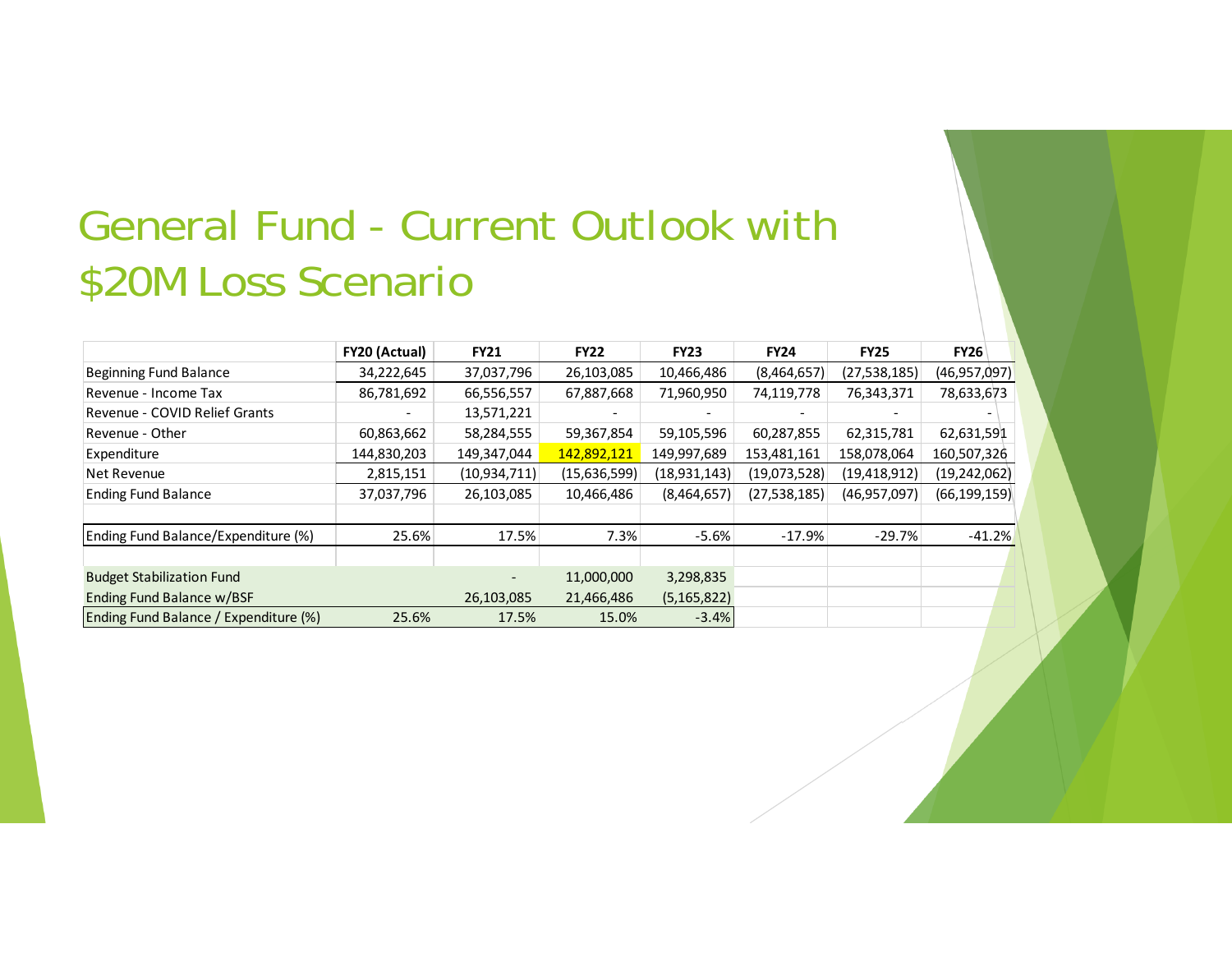#### General Fund - Fund Balance using Budget Stabilization Fund - \$20M Loss Scenario

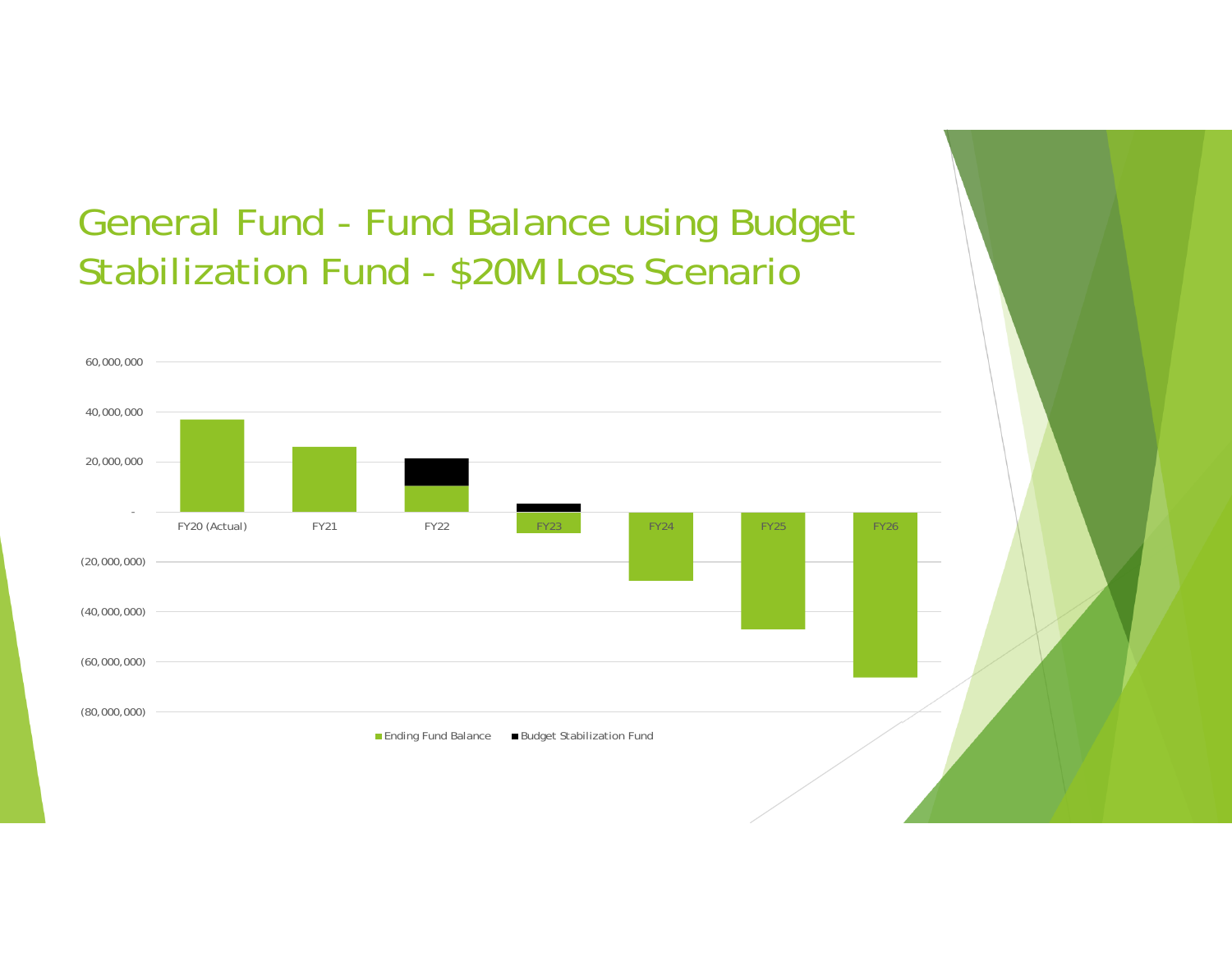#### Ending Fund Balance / Expenditures (%) **Using Budget Stabilization Fund**

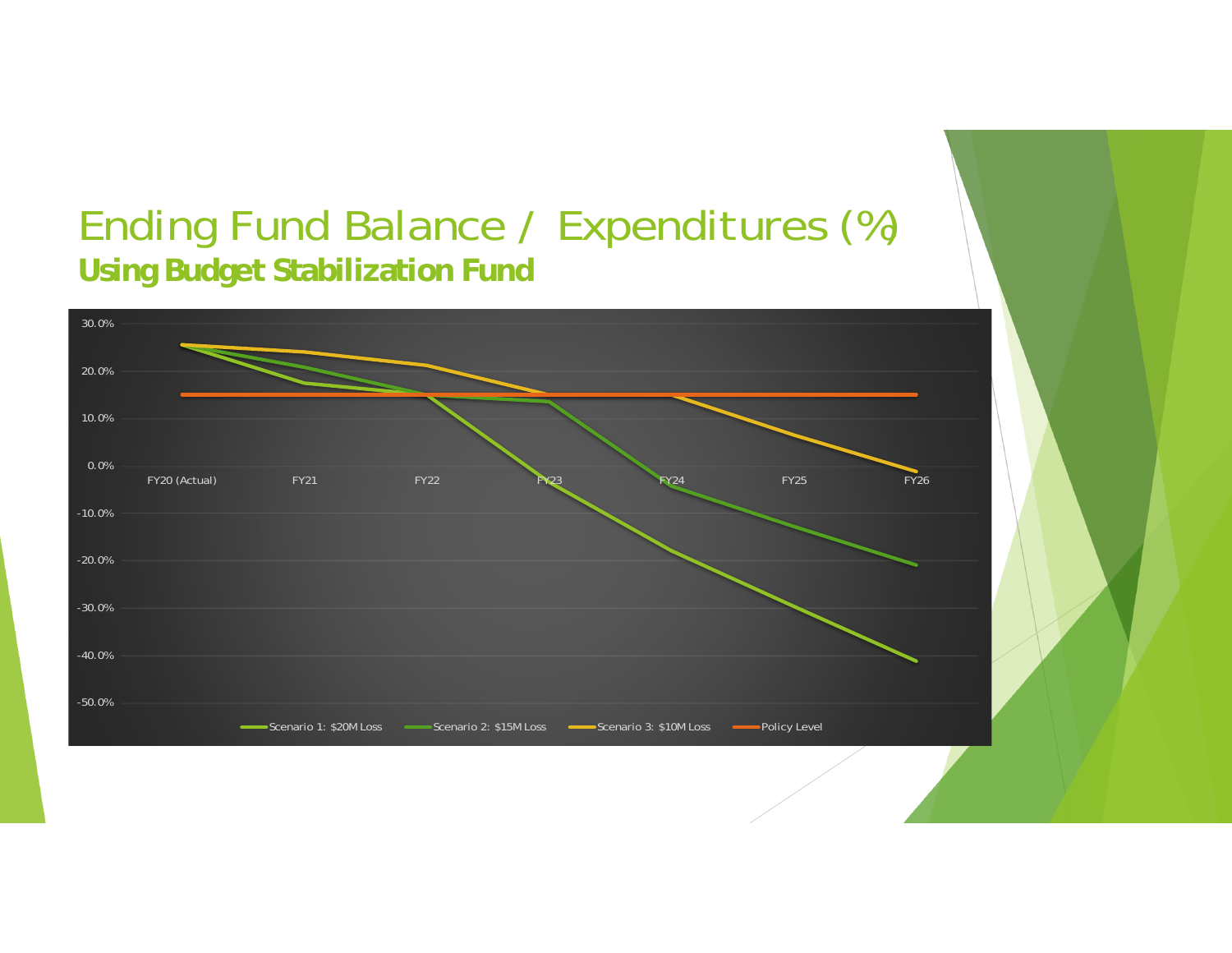## Step 3: Formulate FY2022 Fiscal Plan Balanced with Income Tax Performance

 $\blacktriangleright$ Continue to monitor income tax performance closely

- Filing will be accepted beginning February 12 (delayed by IRS due to late year changes approved by Congress)
- $\blacktriangleright$  Formulation of Preliminary Fiscal Plan
	- ▶ Solve structural issues
	- $\blacktriangleright$ Only leverage reserves to stay within policy for short term
	- $\blacktriangleright$ Consider service reductions where appropriate
	- $\blacktriangleright$ Fine tune growth assumptions